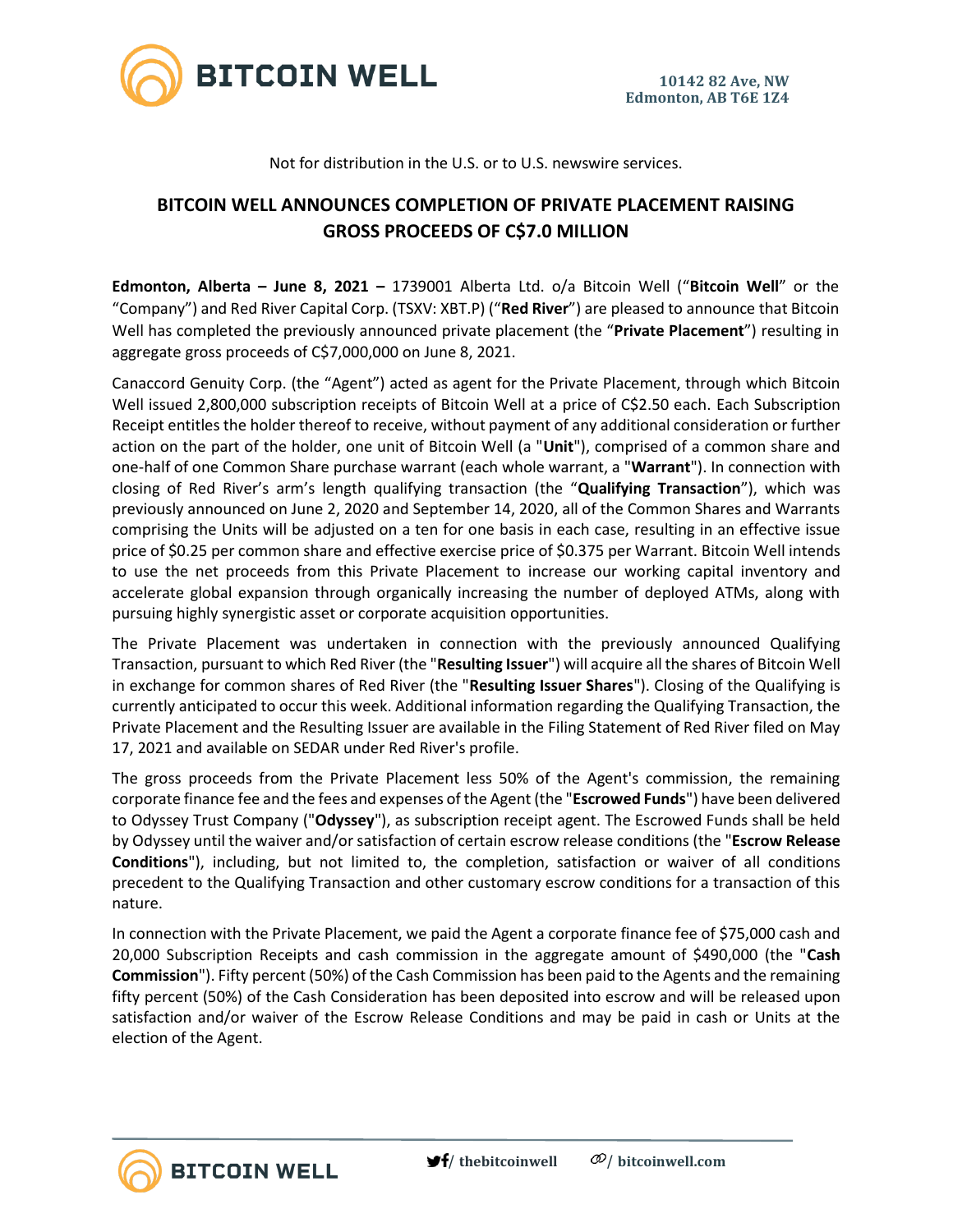As an additional consideration, the Agent's received 160,000 compensation options (the "**Agent's Options**") in connection with the Private Placement. Following the satisfaction and/or waiver of the Escrow Release Conditions, each Agent's Option shall be exchanged for 10 Agent's Options in the capital of the Resulting Issuer where each Resulting Issuer Agent's Option shall be exercisable for 1 Resulting Issuer Share and ½ of a Warrant exercisable for Resulting Issuer Shares.

"We are incredibly excited about completing another step in our road to becoming the first publicly traded Bitcoin ATM company with the closing of this financing," said Adam O'Brien, CEO of Bitcoin Well. "Not only have we broadened our investor base and introduced the bitcoin opportunity to a host of new investors, these funds will also support our comprehensive strategy to deliver accretive and cost-effective expansion, which will ultimately facilitate the growth of financial sovereignty across the globe and help us drive increased awareness of bitcoin and its benefits."

## **About Bitcoin Well**

Bitcoin Well offers convenient, secure and reliable ways to buy and sell bitcoin through a trusted Bitcoin ATM network and suite of web-based transaction services. Bitcoin Well is profitable and positioned to become the first publicly traded Bitcoin ATM company, with an enterprising consolidation strategy to deliver accretive and cost-effective expansion in North America and globally. As leaders of the longestrunning, founder-led Bitcoin ATM company, management of Bitcoin Well brings deep operational capabilities that span the entire value chain along with access to proprietary, cutting-edge software development that supports further expansion. Follow us on [LinkedIn,](https://www.linkedin.com/company/bitcoinwell/) [Twitter,](https://twitter.com/TheBitcoinWell) [YouTube,](https://www.youtube.com/channel/UCeHRFsSr3KEGD5kECjlvC4g) [Facebook](https://www.facebook.com/thebitcoinwell) and [Instagram](https://www.instagram.com/thebitcoinwell/) to keep up to date with our business.

### **Contact Information**

For further information, please contact:

### **Bitcoin Well**

10142 82 Avenue NW Edmonton, AB T6E 1Z4 bitcoinwell.com

**Adam O'Brien**, President & CEO Tel: 1 888 711 3866 or

**Karen Smola**, Director of Marketing Tel: 1 888 711 3866

### **Reader Advisory / Forward-Looking Statements**

*Statements in this press release regarding Bitcoin Well which are not historical facts are "forward-looking statements" that involve risks and uncertainties, such as the timing of expansion plans and activities, the closing of the RTO and the timing thereof, as well as various business objectives. Such information can generally be identified by the use of forwarding-looking wording such as "may", "expect", "estimate", "anticipate", "intend", "believe" and "continue" or the negative thereof or similar variations. Since forward-looking statements address future events and conditions, by their very nature, they involve inherent risks and uncertainties such as the risk that the closing may not occur for any reason. Actual*